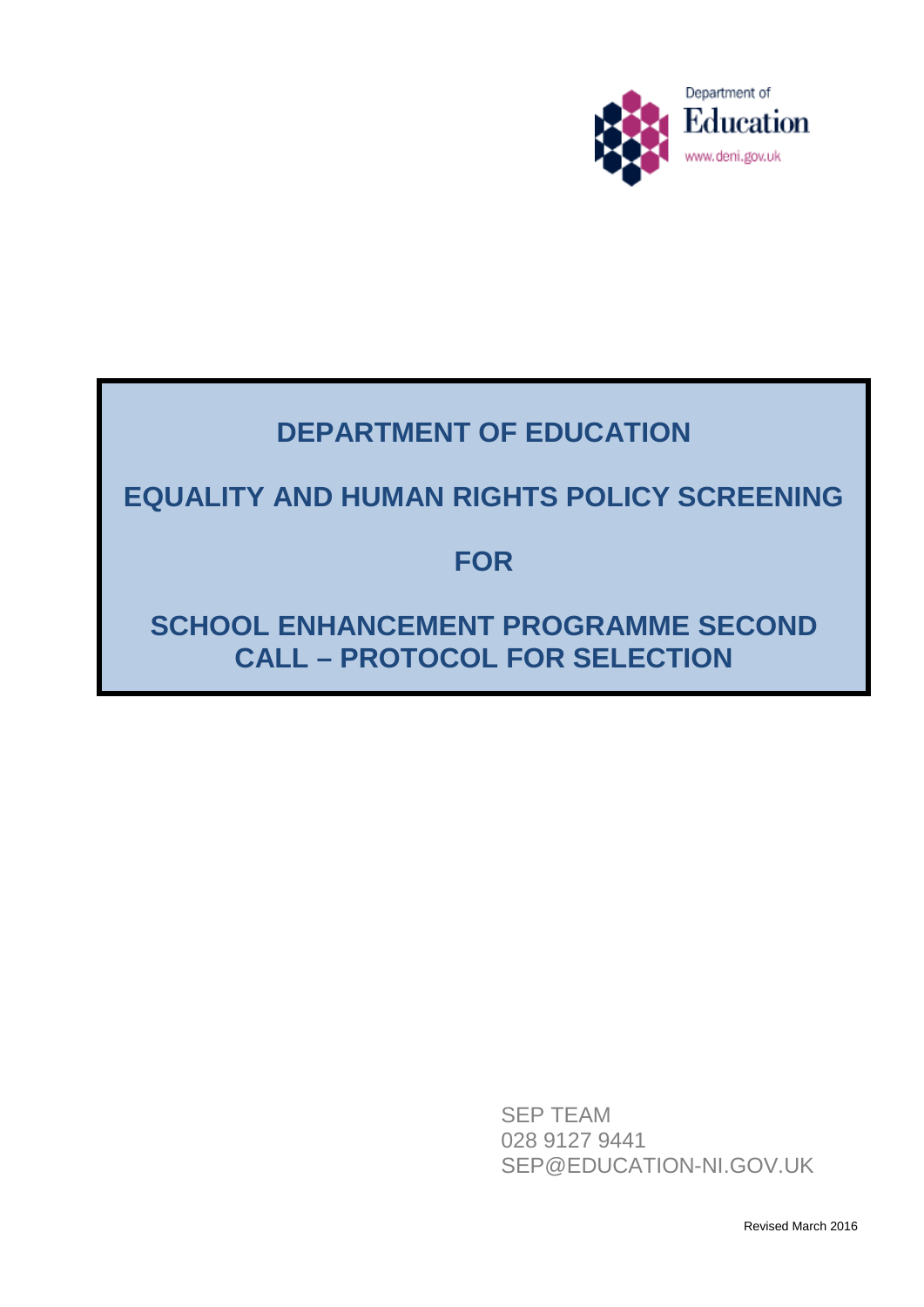Further advice on equality impact assessment may be found in the Equality Commission publication **[Practical Guidance on Equality Impact Assessment](http://www.equalityni.org/ECNI/media/ECNI/Publications/Employers%20and%20Service%20Providers/PracticalGuidanceonEQIA2005.pdf)** 

## **Index**

| 1               | <b>POLICY SCOPING</b>                       | 2  |
|-----------------|---------------------------------------------|----|
| $\overline{2}$  | <b>EVIDENCE</b>                             | 4  |
| 3               | <b>SCREENING QUESTIONS</b>                  | 8  |
| 4               | <b>SCREENING DECISION</b>                   | 12 |
| 5               | <b>TIMETABLING AND PRIORITISING</b>         | 13 |
| 6               | <b>MITIGATION</b>                           | 14 |
| $\overline{7}$  | <b>MONITORING</b>                           | 15 |
| 8               | <b>DISABILITY DISCRIMINATION</b>            | 16 |
| 9               | <b>CONSIDERATION OF HUMAN RIGHTS ISSUES</b> | 17 |
| 10 <sup>°</sup> | <b>CONSIDERATION OF RURAL IMPACTS</b>       | 18 |
| 11              | APPROVAL AND AUTHORISATION                  | 19 |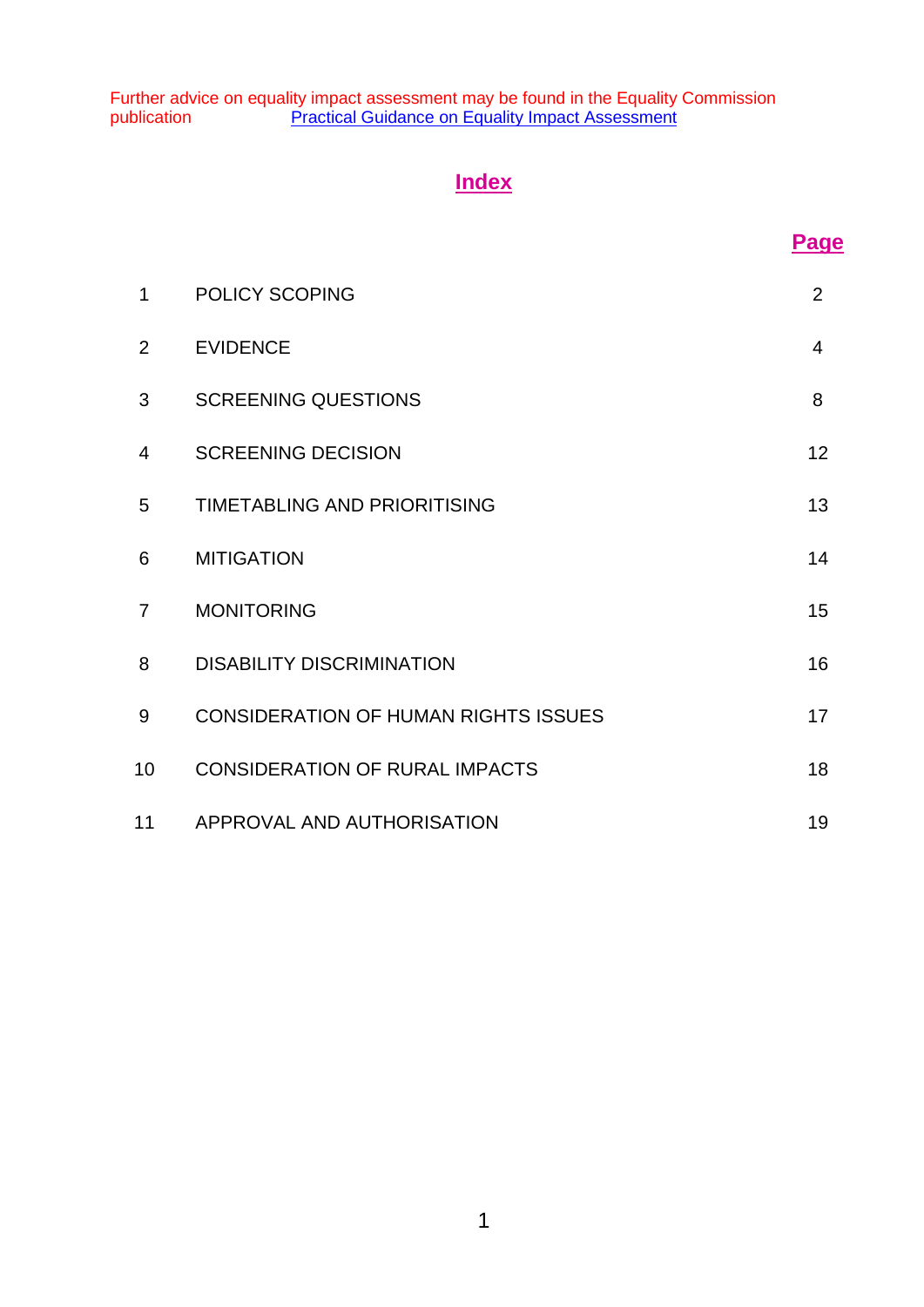# **1. POLICY SCOPING**

1.1 Title of Policy

School Enhancement Programme (SEP) Second Call - Protocol for Selection

#### 1.2 Type of Policy Development

This is a Revised Policy

#### 1.3 Description of policy:

Within the Department's strategy for capital investment, in the context of 'Schools for the future: A Policy for Sustainable Schools', the process set out in the SEP protocol will consider School Enhancement Programme projects that have a capital value between £0.5 million and £4 million. The funding ceiling represents all project costs including construction cost, fees, furniture and equipment etc.

The purpose of this protocol, which builds on the procedures set for the first SEP call in January 2013, is to set out the processes to be used to identify and rank proposals submitted to the second call.

The aim of the policy is to prioritise applications in order of need in line with the Department's available capital budget in the period 2017/18 and beyond.

The criteria used are that all works progressing through this protocol must support at least one of the Ministers' priorities for major capital investment as follows:

- Effecting agreed rationalisation of schools
- Addressing serious accommodation inadequacies and substandard accommodation to ensure effective delivery of the curriculum
- Supporting unmet need for educational facilities

In addition, to reflect where pupils are more greatly impacted by social issues, the following criteria will be taken into account:

- Percentage of SEN registered pupils.
- Percentage of pupils taking free school meals.

| 1.4<br>What factors could contribute to, or detract from the intended aim/outcome of the policy?<br>(Please click on relevant boxes) |  |  |  |
|--------------------------------------------------------------------------------------------------------------------------------------|--|--|--|
| None                                                                                                                                 |  |  |  |
| Legislative                                                                                                                          |  |  |  |
| Financial                                                                                                                            |  |  |  |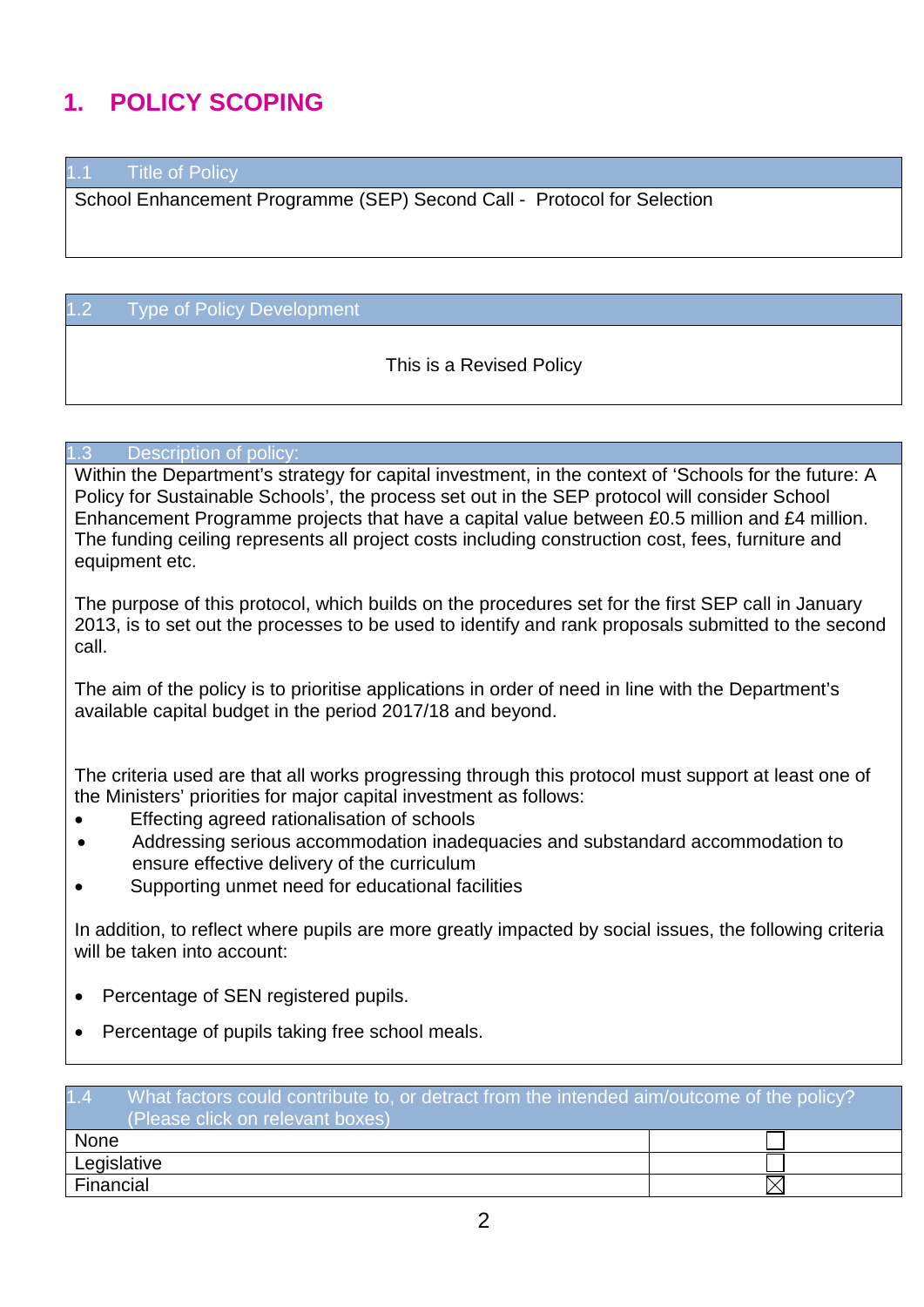### Others (please specify) Click here to insert text.

| 1.5 Main stakeholders affected (Please click on relevant boxes) |  |
|-----------------------------------------------------------------|--|
| <b>Pupils (Actual or Potential)</b>                             |  |
| Parents                                                         |  |
| <b>Teaching Staff</b>                                           |  |
| <b>Trade Unions or Professional Organisations</b>               |  |
| <b>Other Public Sector Organisations</b>                        |  |
| <b>Departmental Staff</b>                                       |  |
| Others (please specify)                                         |  |
| Click here to insert text.                                      |  |

### 1.6 Who is responsible for?

(a) Devising the policy Department of Education

(b) Implementing it Department of Education

(c) Explain the relationship? **N/A**

#### Other policies or objectives with a bearing on this policy

The Department's Sustainable Schools' Policy sets out guidelines for the applicability of capital funding in schools

- The Area Plans produced via the Department's Area Planning Process are an important input to the Protocol. These are produced by the Planning Authority with input from the sectional bodies such as the EA, CCMS, NICIE, CnaG etc.
- The investment under the School Enhancement Programme will meet PfG and DE targets aimed at improving the learning environment for pupils and teachers
- The construction work that will flow from the announcement will also contribute to PfG targets related to supporting employment and economic growth.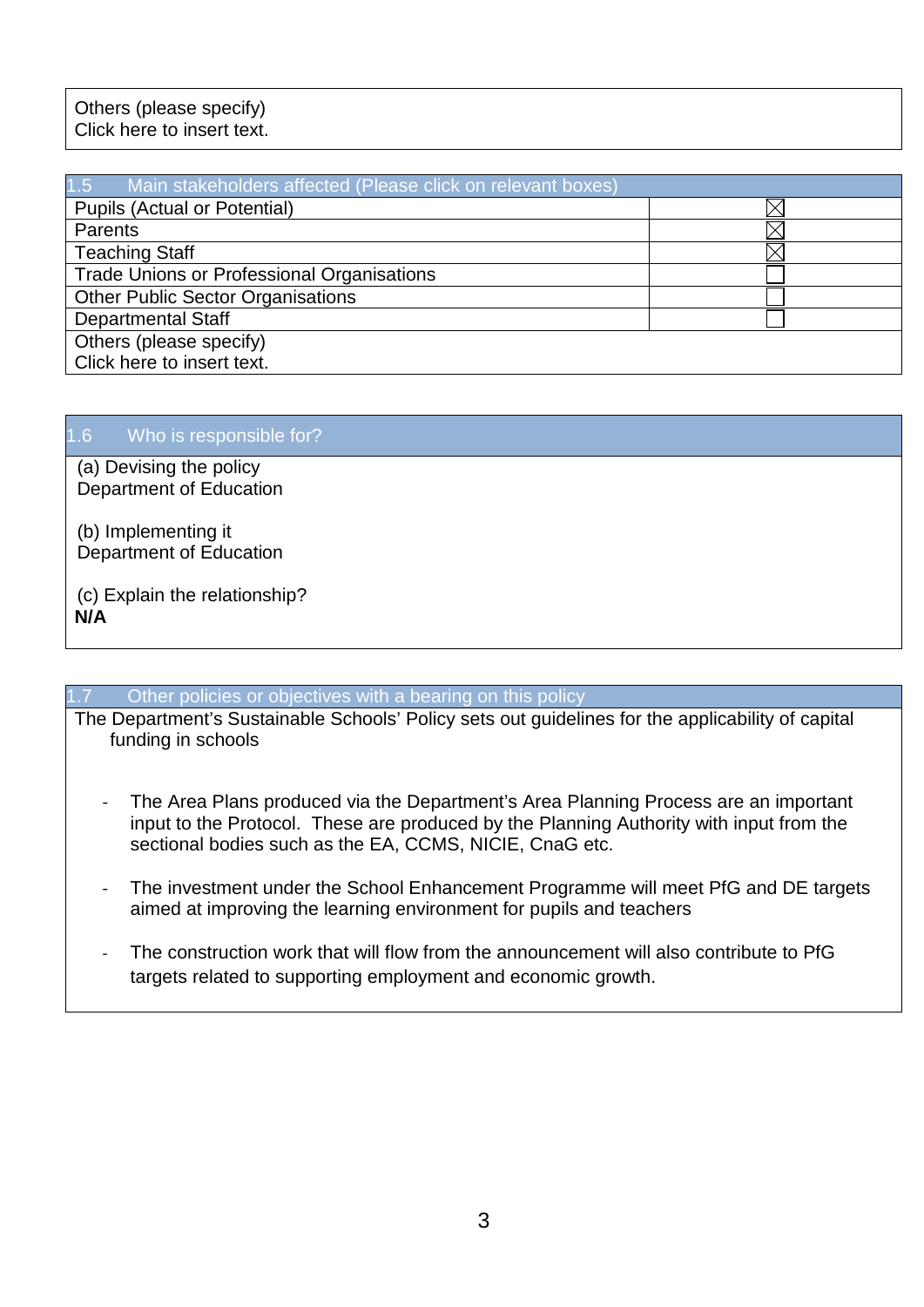# **2. EVIDENCE**

| What evidence/information (both qualitative and quantitative) have you gathered to<br>2.1<br>inform this policy in respect of each of the categories? |                                                                                 |  |  |
|-------------------------------------------------------------------------------------------------------------------------------------------------------|---------------------------------------------------------------------------------|--|--|
| <b>Section 75</b><br><b>Category</b>                                                                                                                  | <b>Details of Evidence/Information</b>                                          |  |  |
| <b>Religious Belief</b>                                                                                                                               | All works progressing through the protocol must support at least one of the     |  |  |
| <b>Political Opinion</b>                                                                                                                              | Minister's priorities for capital investment relating to enhancement works.     |  |  |
| <b>Racial Group</b>                                                                                                                                   | The only Section 75 consideration relates to taking into account the percentage |  |  |
| Age                                                                                                                                                   | of SEN registered pupils in the school.                                         |  |  |
| <b>Marital Status</b>                                                                                                                                 |                                                                                 |  |  |
| Sexual                                                                                                                                                |                                                                                 |  |  |
| Orientation                                                                                                                                           |                                                                                 |  |  |
| Men And                                                                                                                                               |                                                                                 |  |  |
| Women                                                                                                                                                 |                                                                                 |  |  |
| Generally                                                                                                                                             |                                                                                 |  |  |
| <b>Disability</b>                                                                                                                                     |                                                                                 |  |  |
| Dependants                                                                                                                                            |                                                                                 |  |  |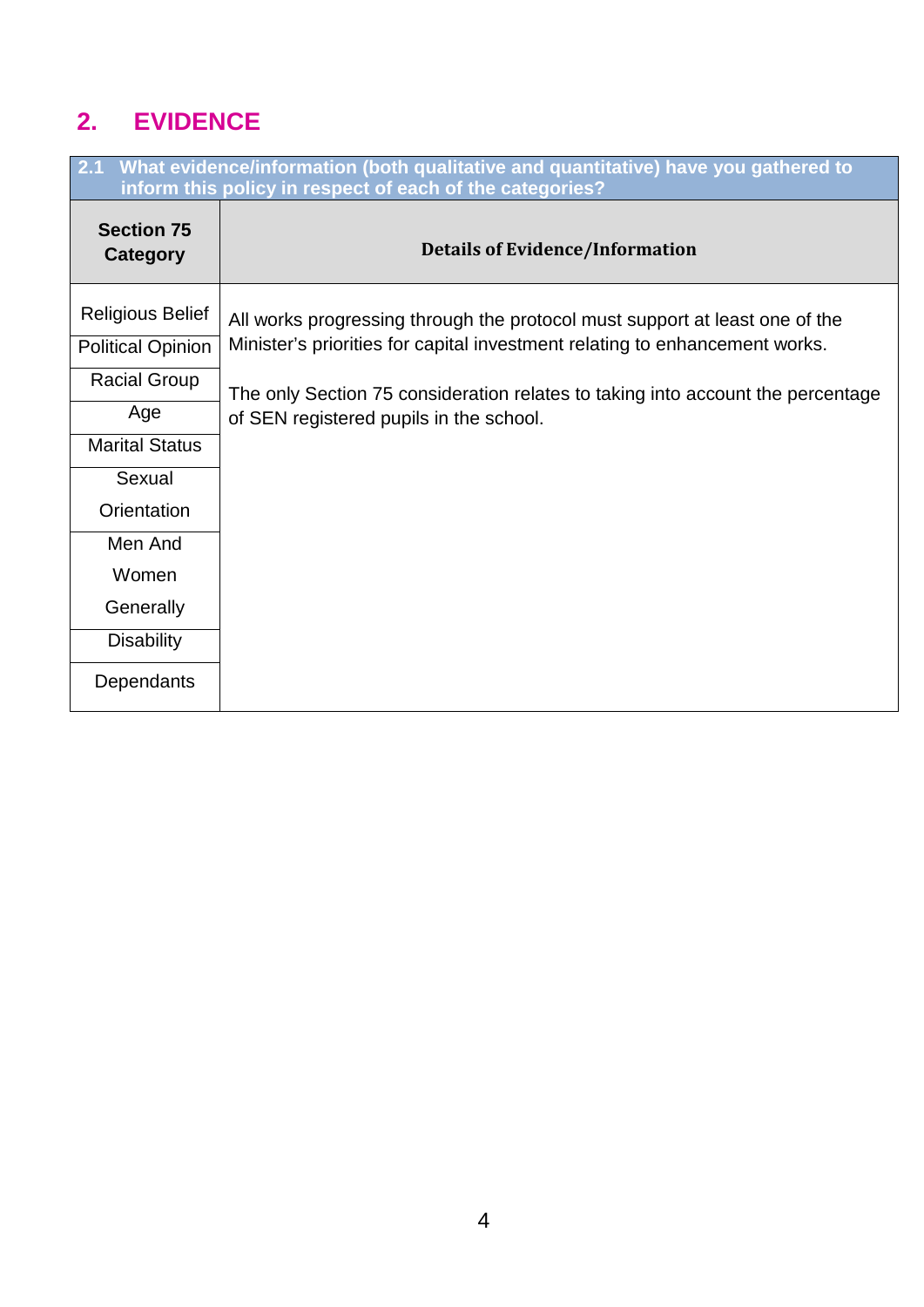| $\overline{2.2}$<br>Taking into account the evidence gathered at 2.1 what are the needs, experiences<br>and priorities of each category in relation to this particular policy? |                                                                                                                                                                                                                                                                                                                                                                                                                                              |  |  |
|--------------------------------------------------------------------------------------------------------------------------------------------------------------------------------|----------------------------------------------------------------------------------------------------------------------------------------------------------------------------------------------------------------------------------------------------------------------------------------------------------------------------------------------------------------------------------------------------------------------------------------------|--|--|
| <b>Section 75</b><br>category                                                                                                                                                  | <b>Needs/Experiences/Uptake/Priorities</b>                                                                                                                                                                                                                                                                                                                                                                                                   |  |  |
| <b>Religious Belief</b>                                                                                                                                                        | The Department's statutory duties under Article 64 of the Education<br>Reform Order 1989 and Article 89 of the Education Order 1998 require<br>particular consideration to be given to schools in the Irish Medium (IM) and<br>Integrated sectors.<br>In particular, in relation to Integrated Schools, a strand of funding separate<br>from the Education Capital Budget will be made available under Fresh<br>Start Agreement (FSA) funds. |  |  |
| <b>Political Opinion</b>                                                                                                                                                       | As above                                                                                                                                                                                                                                                                                                                                                                                                                                     |  |  |
| <b>Racial Group</b>                                                                                                                                                            | There is no evidence to suggest that the needs / experiences or uptake in<br>respect of this policy will vary according to Race.                                                                                                                                                                                                                                                                                                             |  |  |
| Age                                                                                                                                                                            | The protocol affects pupils in both the primary and post primary school age<br>ranges.<br>Given the differing scale and accommodation requirements of primary and<br>post primary schools their respective application streams will be<br>considered separately.                                                                                                                                                                             |  |  |
| <b>Marital Status</b>                                                                                                                                                          | It is expected that very few, if any pupils will be married                                                                                                                                                                                                                                                                                                                                                                                  |  |  |
| Sexual<br>Orientation                                                                                                                                                          | There is no evidence to suggest that the needs / experiences or uptake in<br>respect of this policy will vary according to Sexual Orientation                                                                                                                                                                                                                                                                                                |  |  |
| Men And Women<br>Generally                                                                                                                                                     | There is no evidence to suggest that the needs / experiences or uptake in<br>respect of this policy will vary according to gender.                                                                                                                                                                                                                                                                                                           |  |  |
| <b>Disability</b>                                                                                                                                                              | Given the differing design and accommodation requirements of Special<br>Schools there will be a separate list for Special Schools.                                                                                                                                                                                                                                                                                                           |  |  |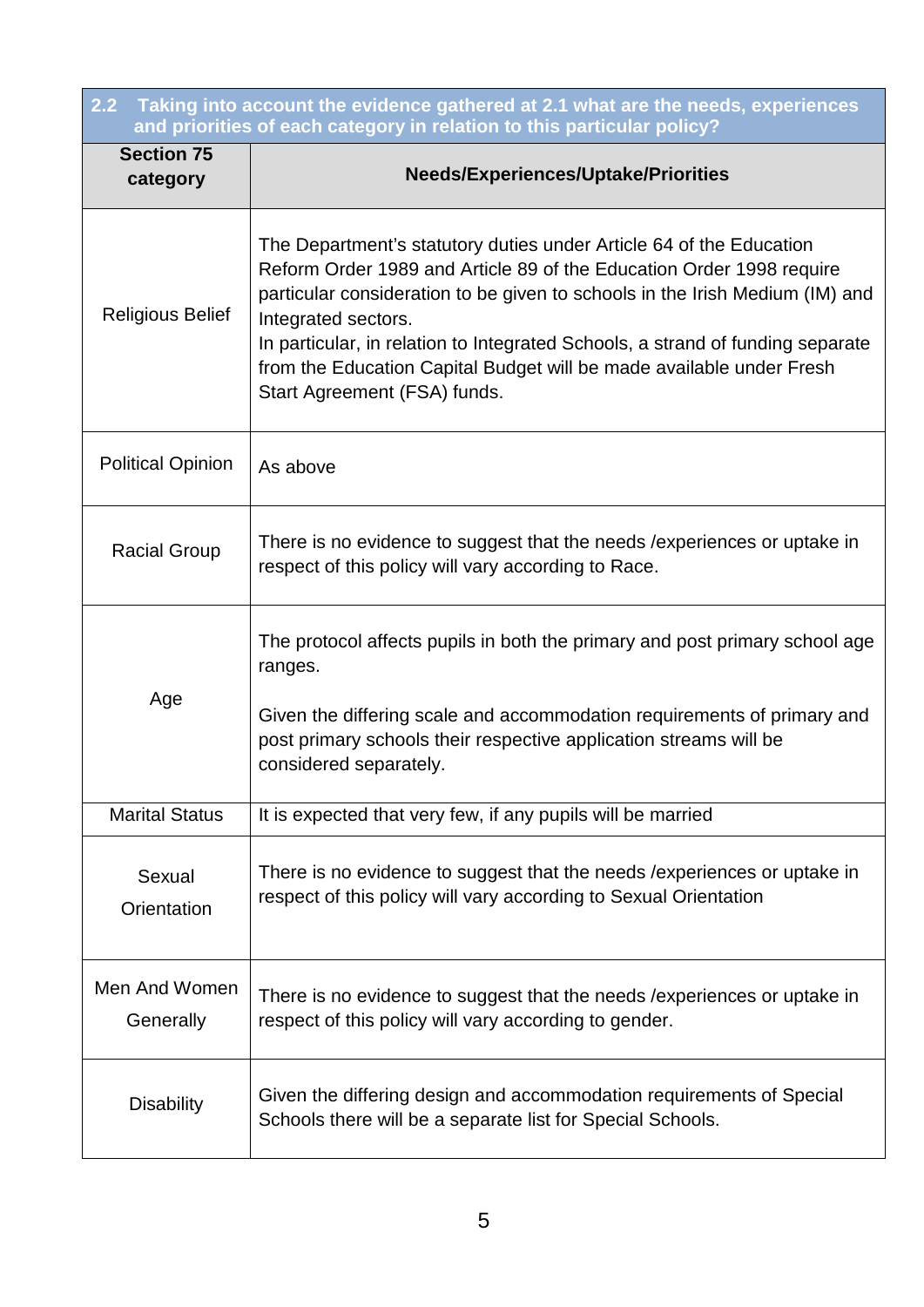| There is no evidence to suggest that the needs / experiences uptake in<br>Dependants<br>respect of this policy will be different in respects of pupils with dependants. |  |
|-------------------------------------------------------------------------------------------------------------------------------------------------------------------------|--|
|-------------------------------------------------------------------------------------------------------------------------------------------------------------------------|--|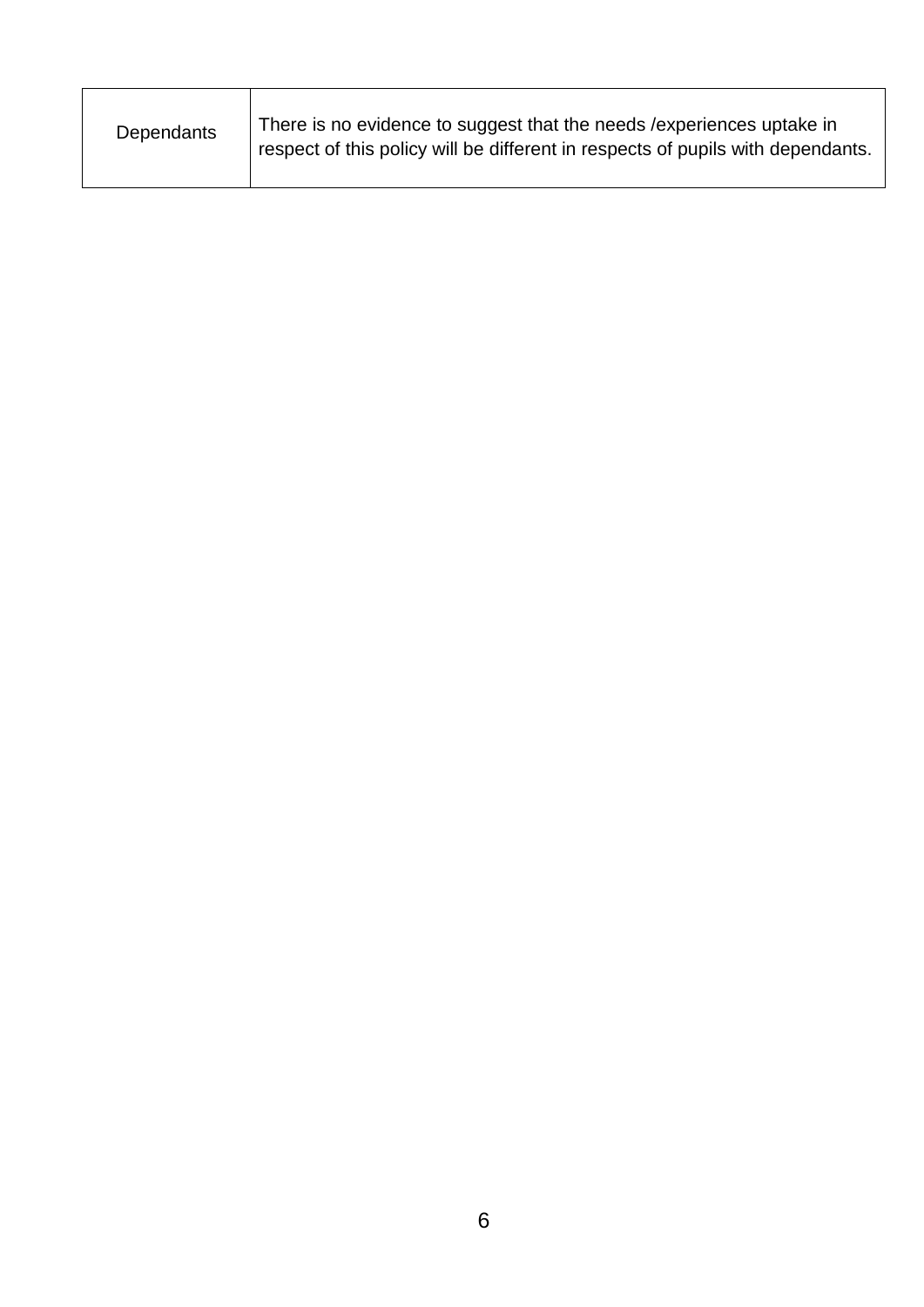# **3. SCREENING QUESTIONS:**

| What is the likely impact of this policy on equality of opportunity<br>3.1<br>for each of the Section 75 equality categories? |                            |                                                                                                                                                                                                                                                                                                                                                                                                                                                        |  |
|-------------------------------------------------------------------------------------------------------------------------------|----------------------------|--------------------------------------------------------------------------------------------------------------------------------------------------------------------------------------------------------------------------------------------------------------------------------------------------------------------------------------------------------------------------------------------------------------------------------------------------------|--|
| <b>Section 75</b><br>category                                                                                                 | <b>Level of</b><br>Impact? | Details of policy impact                                                                                                                                                                                                                                                                                                                                                                                                                               |  |
| Religious<br>belief                                                                                                           | <b>NONE</b>                | N/A                                                                                                                                                                                                                                                                                                                                                                                                                                                    |  |
| Political<br>opinion                                                                                                          | <b>NONE</b>                | N/A                                                                                                                                                                                                                                                                                                                                                                                                                                                    |  |
| Racial group                                                                                                                  | <b>NONE</b>                | N/A                                                                                                                                                                                                                                                                                                                                                                                                                                                    |  |
| Age                                                                                                                           | <b>NONE</b>                | N/A                                                                                                                                                                                                                                                                                                                                                                                                                                                    |  |
| <b>Marital status</b>                                                                                                         | <b>NONE</b>                | N/A                                                                                                                                                                                                                                                                                                                                                                                                                                                    |  |
| Sexual<br>Orientation                                                                                                         | <b>NONE</b>                | N/A                                                                                                                                                                                                                                                                                                                                                                                                                                                    |  |
| Men and<br>Women<br>generally                                                                                                 | <b>NONE</b>                | N/A                                                                                                                                                                                                                                                                                                                                                                                                                                                    |  |
| <b>Disability</b>                                                                                                             | <b>NONE</b>                | Any new design for extension or refurbishment to the schools<br>estate will take account of all Disability Discrimination Act<br>(DDA) legislation. The protocol has a criterion which allows a<br>school to have a score against pupils with social needs.<br>In addition, given the differing scale and accommodation<br>needs of Special Schools and primary/post primary schools<br>there will be a separate prioritised list for Special Schools. |  |
| Dependants                                                                                                                    | <b>NONE</b>                | N/A                                                                                                                                                                                                                                                                                                                                                                                                                                                    |  |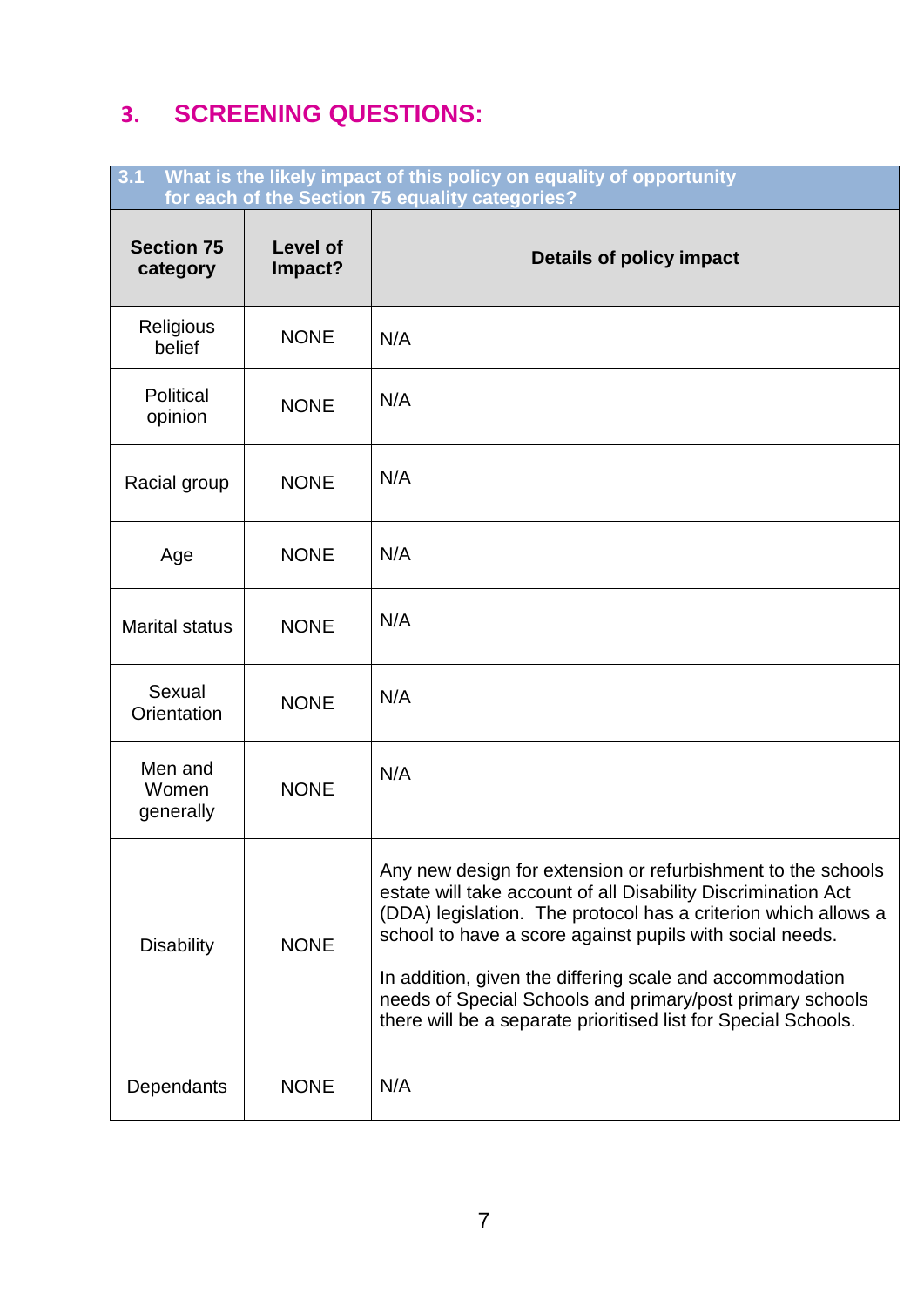### **3.2 Are there opportunities to better promote equality of opportunity for people within the Section 75 equality categories?**

| <b>Section 75</b><br>category | <b>YES/NO</b> | <b>Provide Details</b> |
|-------------------------------|---------------|------------------------|
| Religious<br>belief           | <b>NO</b>     | N/A                    |
| Political<br>opinion          | <b>NO</b>     | N/A                    |
| Racial group                  | <b>NO</b>     | N/A                    |
| Age                           | <b>NO</b>     | N/A                    |
| <b>Marital status</b>         | <b>NO</b>     | N/A                    |
| Sexual<br>Orientation         | <b>NO</b>     | N/A                    |
| Men and<br>Women<br>generally | <b>NO</b>     | N/A                    |
| <b>Disability</b>             | <b>NO</b>     | N/A                    |
| Dependants                    | <b>NO</b>     | N/A                    |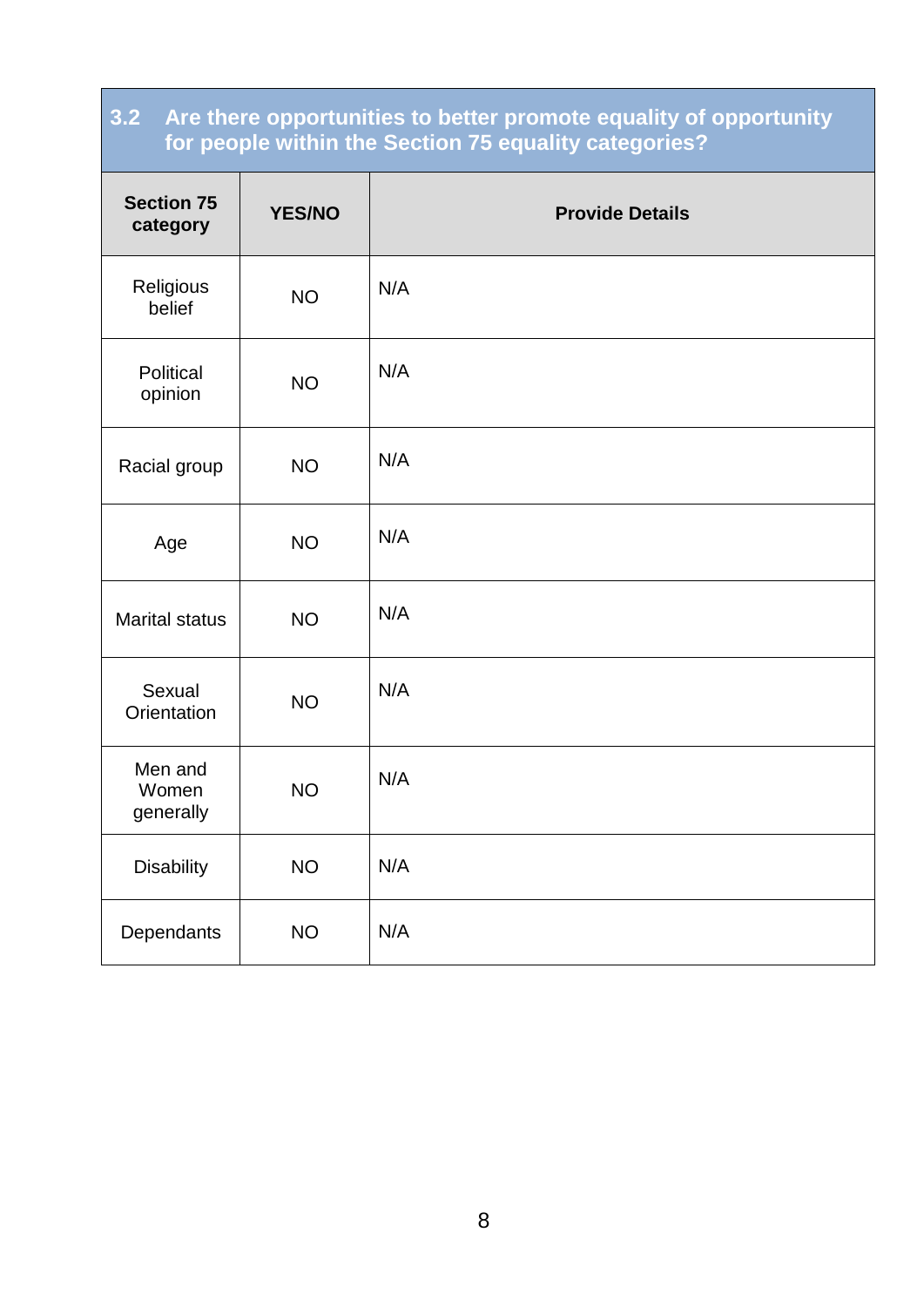| 3.3 To what extent is the policy likely to impact on good relations between:<br>people of different religious belief, political opinion or racial group? |               |                                                                                                                                                                                                    |  |
|----------------------------------------------------------------------------------------------------------------------------------------------------------|---------------|----------------------------------------------------------------------------------------------------------------------------------------------------------------------------------------------------|--|
| Good<br>relations<br>category                                                                                                                            | <b>Impact</b> | Details of policy impact                                                                                                                                                                           |  |
| Religious<br>belief                                                                                                                                      | <b>NONE</b>   | It is proposed that a strand of funding separate from the Education<br>Capital budget will be made available from FSA funds for SEP<br>works in Integrated schools, both primary and post primary. |  |
| Political<br>opinion                                                                                                                                     | <b>NONE</b>   | N/A                                                                                                                                                                                                |  |
| Racial<br>group                                                                                                                                          | <b>NONE</b>   | N/A                                                                                                                                                                                                |  |

| 3.4<br>Are there opportunities to better promote good relations between<br>people of different religious belief, political opinion or racial group? |           |                        |  |
|-----------------------------------------------------------------------------------------------------------------------------------------------------|-----------|------------------------|--|
| Good<br>relations<br>category                                                                                                                       | YES/NO*   | <b>Provide Details</b> |  |
| <b>Religious</b><br>belief                                                                                                                          | <b>NO</b> | $N/A$ .                |  |
| Political<br>opinion                                                                                                                                | <b>NO</b> | N/A                    |  |
| Racial<br>group                                                                                                                                     | <b>NO</b> | N/A                    |  |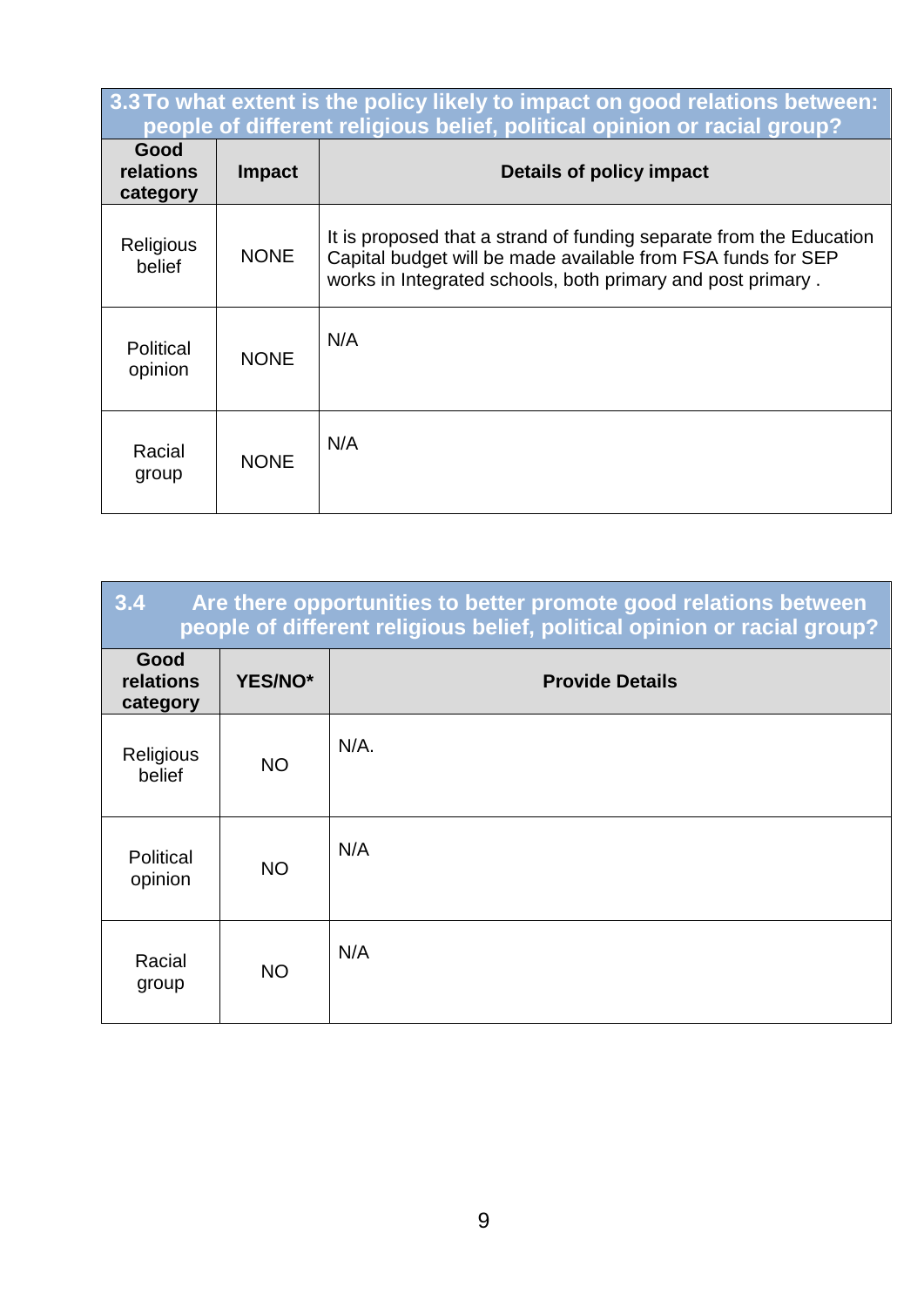### **3.5 Additional considerations - Multiple identities**

Please provide details of data on the impact of the policy on people with multiple identities and specify relevant Section 75 categories concerned.

Additional weight has been given to schools where pupils are more greatly impacted by social issues. This will involve all Section 75 groups.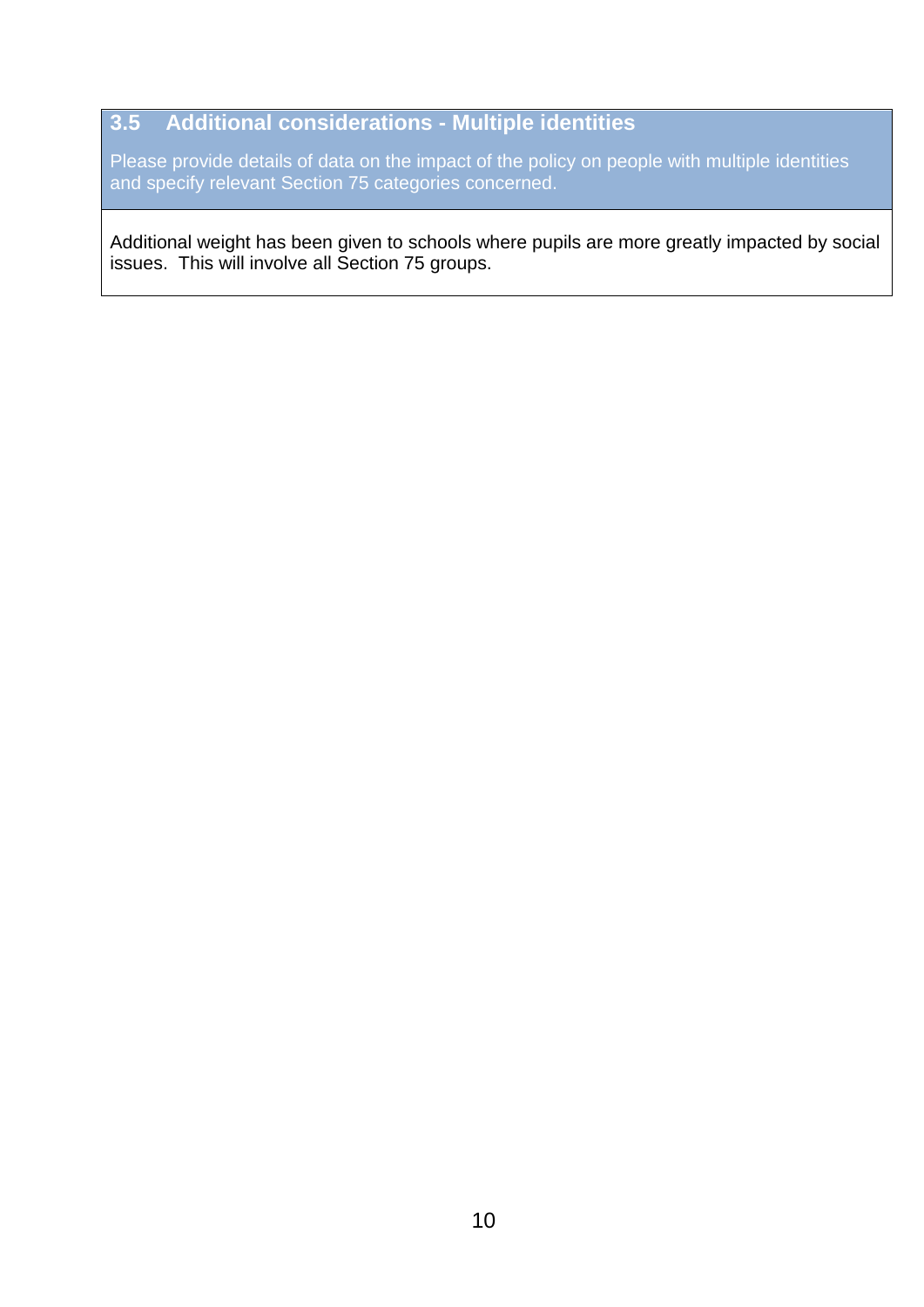# **4. SCREENING DECISION**

Not to conduct an equality impact assessment because no equality issues have been identified.

## **Details which support the screening decision**

Reasons stated in previous sections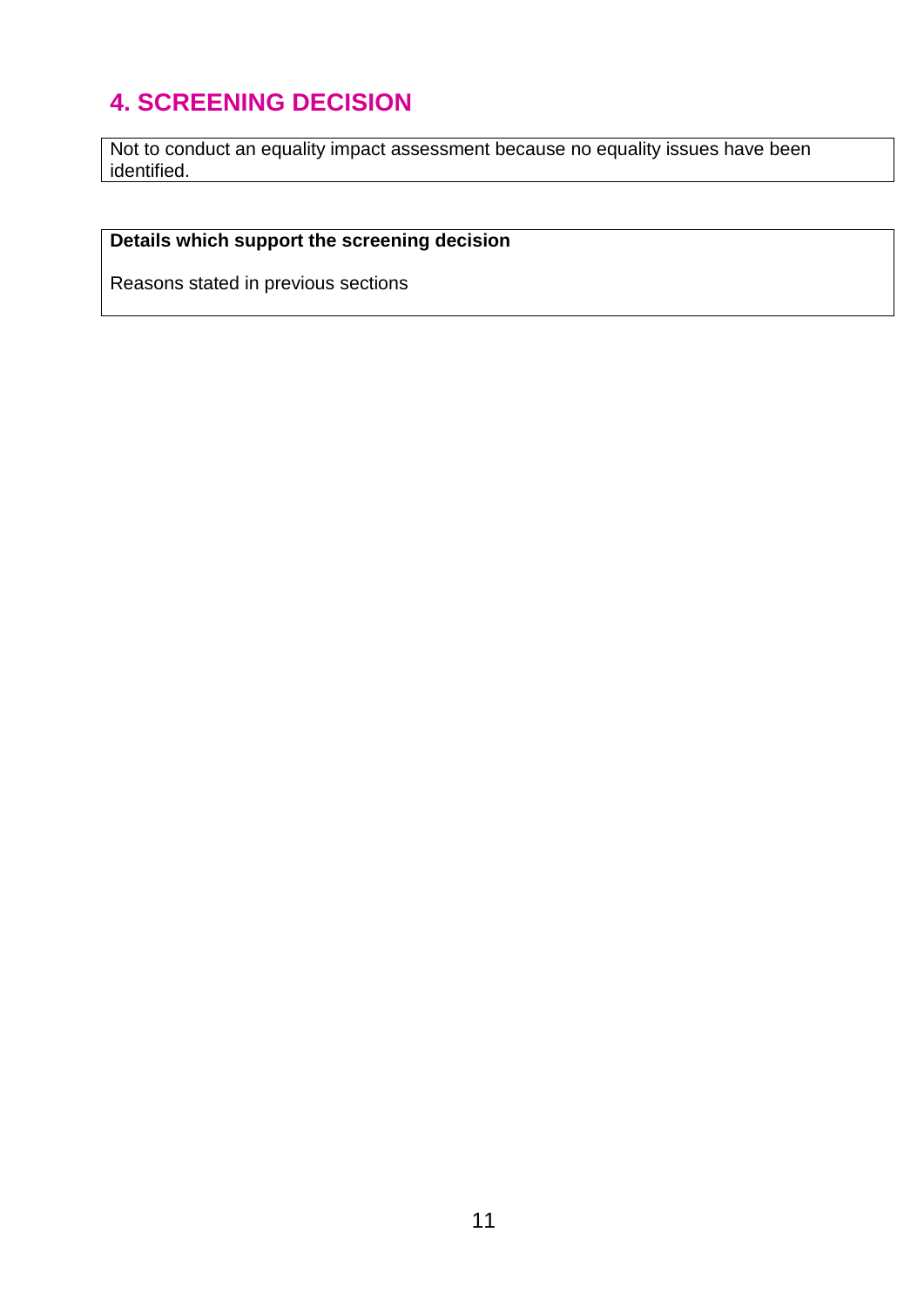## **5. TIMETABLING AND PRIORITISING**

### **5.1 NOT APPLICABLE AS POLICY SCREENED OUT**

| <b>Criterion</b>                                     | <b>Priority Rating</b> |
|------------------------------------------------------|------------------------|
| Effect on equality of opportunity and good relations | Choose score.          |
| Social need                                          | Choose score           |
| Effect on people's daily lives                       | Choose score           |
| Relevance to a public authority's functions          | Choose score           |
| Total                                                | <b>Choose Total</b>    |

### **5.2 If the policy is affected by timetables established by other relevant Public Authorities please provide details**

**N/A**

**Note:** Details of the Department's Equality Impact Assessment Timetable will be included in a Quarterly Screening Report.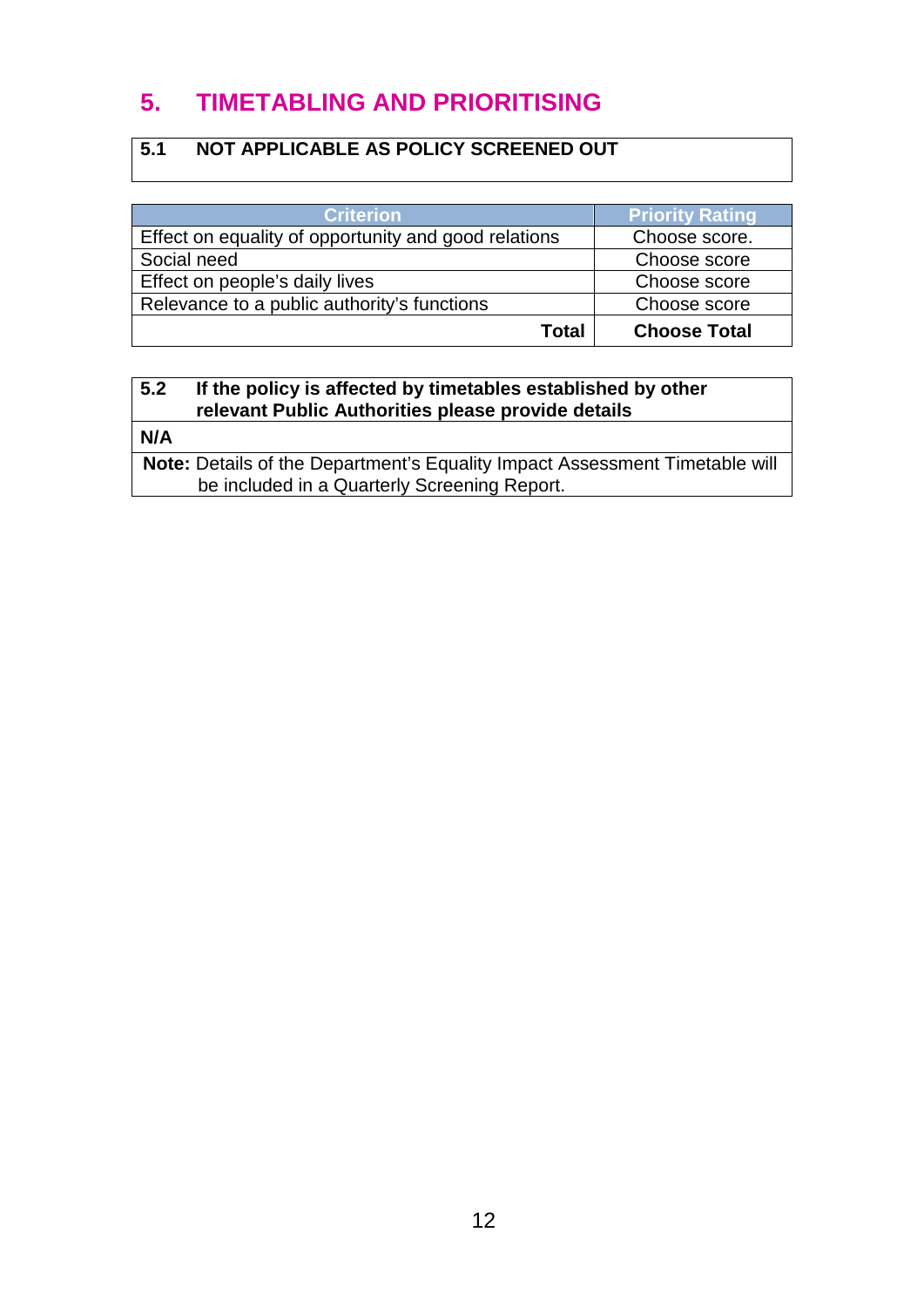## **6. MITIGATION**

If you conclude that the likely impact is **'minor'** and an equality impact assessment is not to be conducted, you should consider: mitigation to lessen the severity of any equality impact, or the introduction of an alternative policy to better promote equality of opportunity or good relations.

**Why and how will the policy/decision be amended or changed or an alternative policy introduced to better promote equality of opportunity and/or good relations?** 

N/A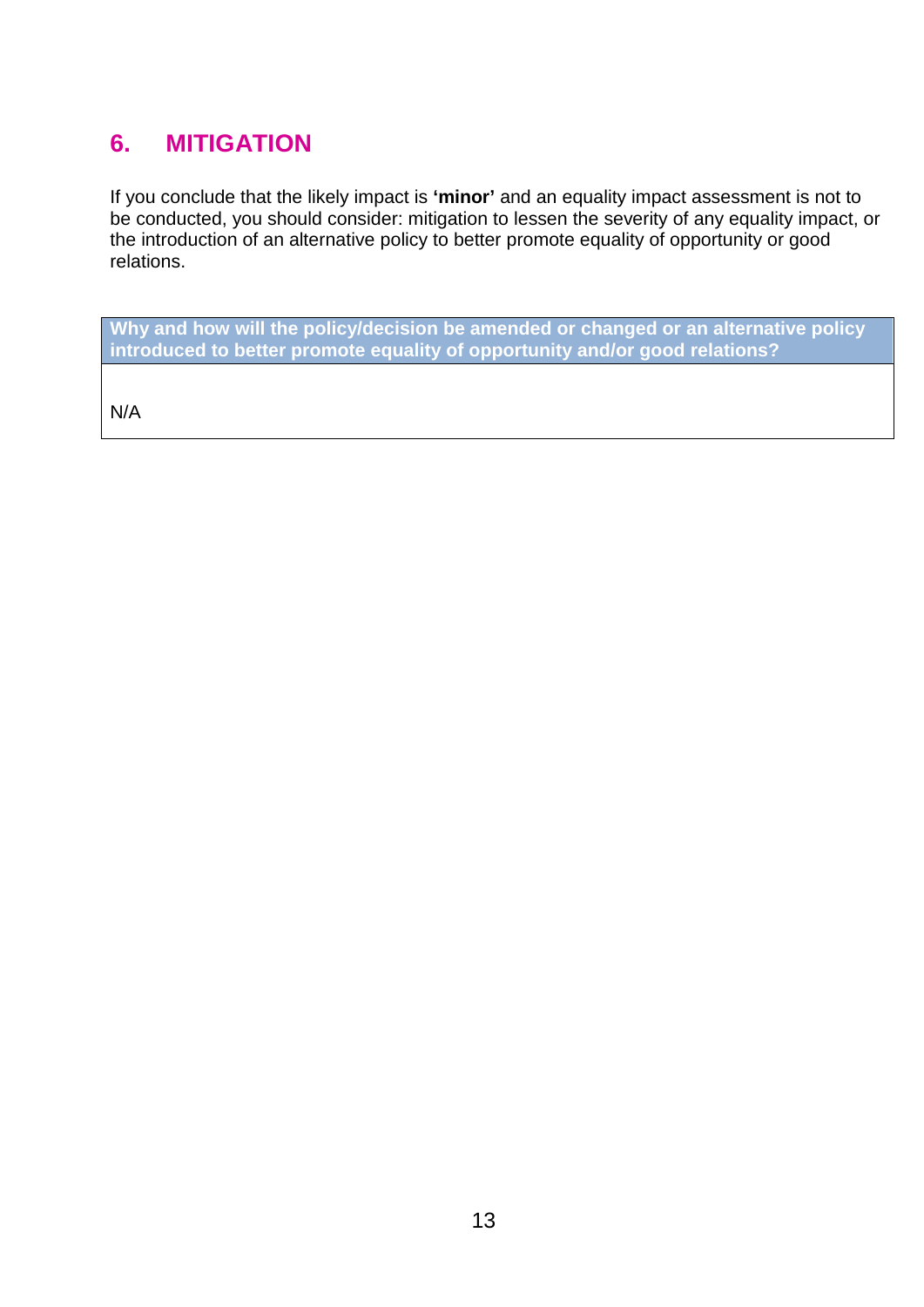## **7. MONITORING**

Effective monitoring will help identify any future adverse impact arising from the policy, as well as help with future planning and policy development.

**Please detail what data you will collect in the future in order to monitor the effect of the policy on any of Section 75 equality categories**

The number of pupils attending Integrated schools, both Primary and Post Primary.

The number of pupils attending Special Schools.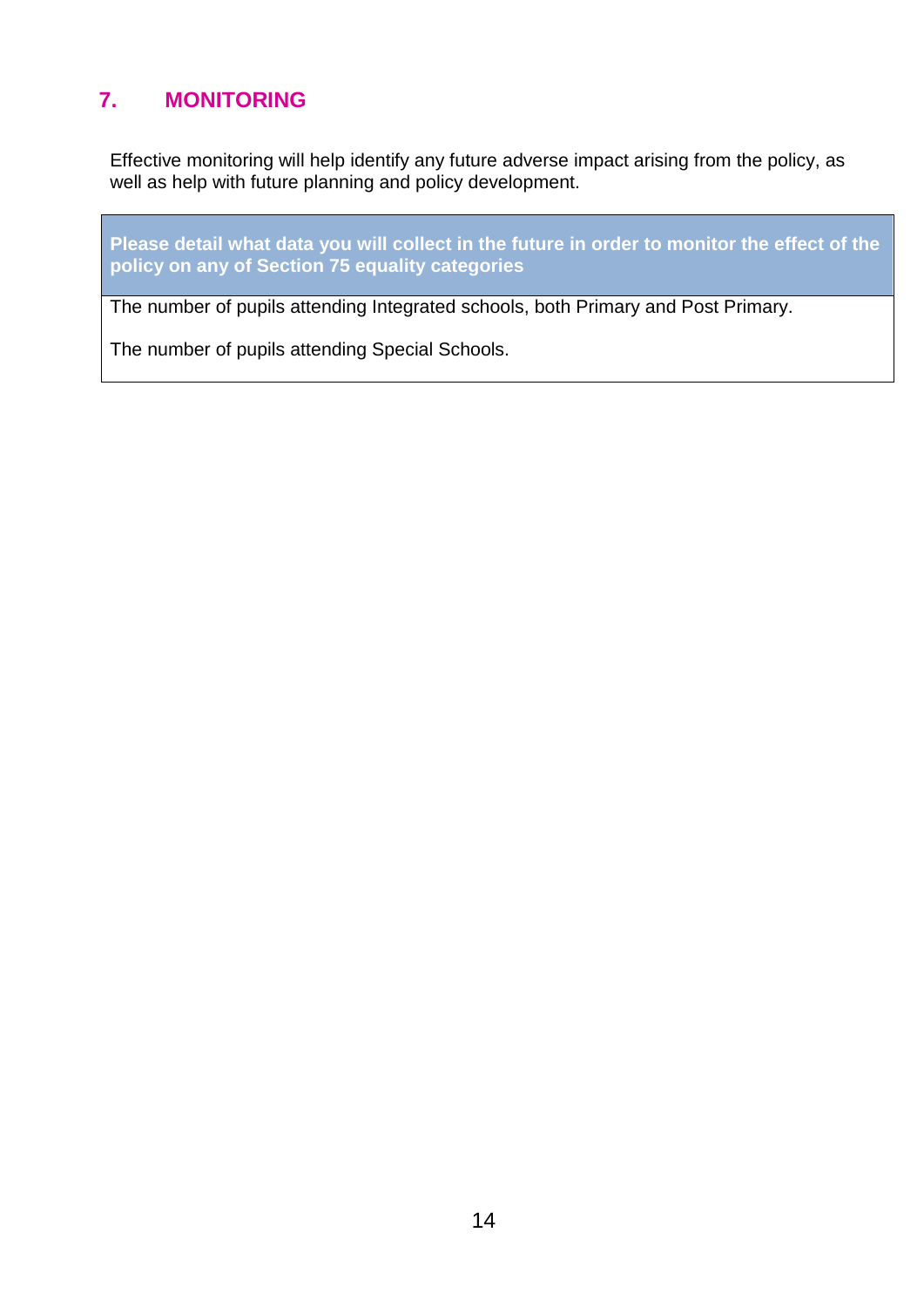### **8. DISABILITY DISCRIMINATION**

**8.1 Please state if the policy/decision in any way discourages persons with disabilities from participating in public life or fails to promote positive attitudes towards persons with disabilities.**

N/A

**8.2 Please state if there is an opportunity to better promote positive attitudes towards persons with disabilities or encourage participation in public life by making changes to the policy/decision or introducing additional measures.**

Any new design for extension or refurbishment to the school's estate will take account of all DDA legislation. The protocol has a criterion which allows the school to have a score against SEN pupils although relatively low weighting is given to this criterion (10 points out of a total of 120).

In addition given the differing scale and accommodation of Special Schools and primary/post primary schools there will be a separate list for Special Schools.

**8.3 Please detail what data you will collect in the future in order to monitor the effect of the policy with reference to the disability duties.**

The number of pupils attending Special Schools.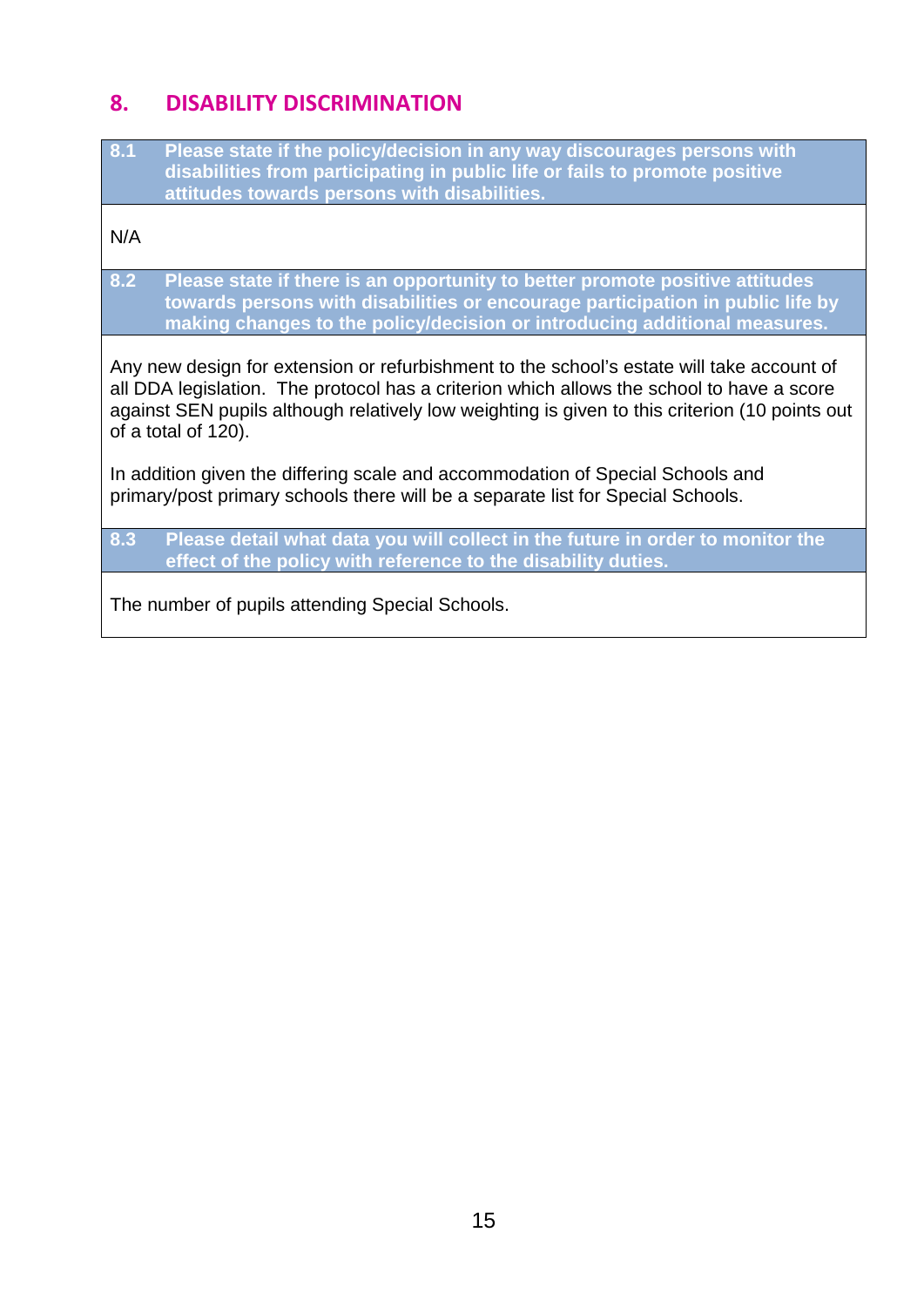### **9 CONSIDERATION OF HUMAN RIGHTS ISSUES**

| 9.1<br>How does the policy/decision affect anyone's Human Rights?                                        |                       |  |  |
|----------------------------------------------------------------------------------------------------------|-----------------------|--|--|
| <b>Human Rights Act (1998)</b>                                                                           | <b>Neutral Impact</b> |  |  |
| The United Nations Convention on the Rights of the Child (UNCRC)                                         | <b>Neutral Impact</b> |  |  |
| The United Nations Convention on the Rights of Persons with Disabilities<br>(UNCRPD)                     | <b>Neutral Impact</b> |  |  |
| The United Nations Convention on the Elimination of All Forms of<br>Discrimination Against Women (CEDAW) | <b>Neutral Impact</b> |  |  |
| Other, (please state here)                                                                               | <b>None</b>           |  |  |

**9.2 If you have identified a negative impact who is affected and how?**

N/A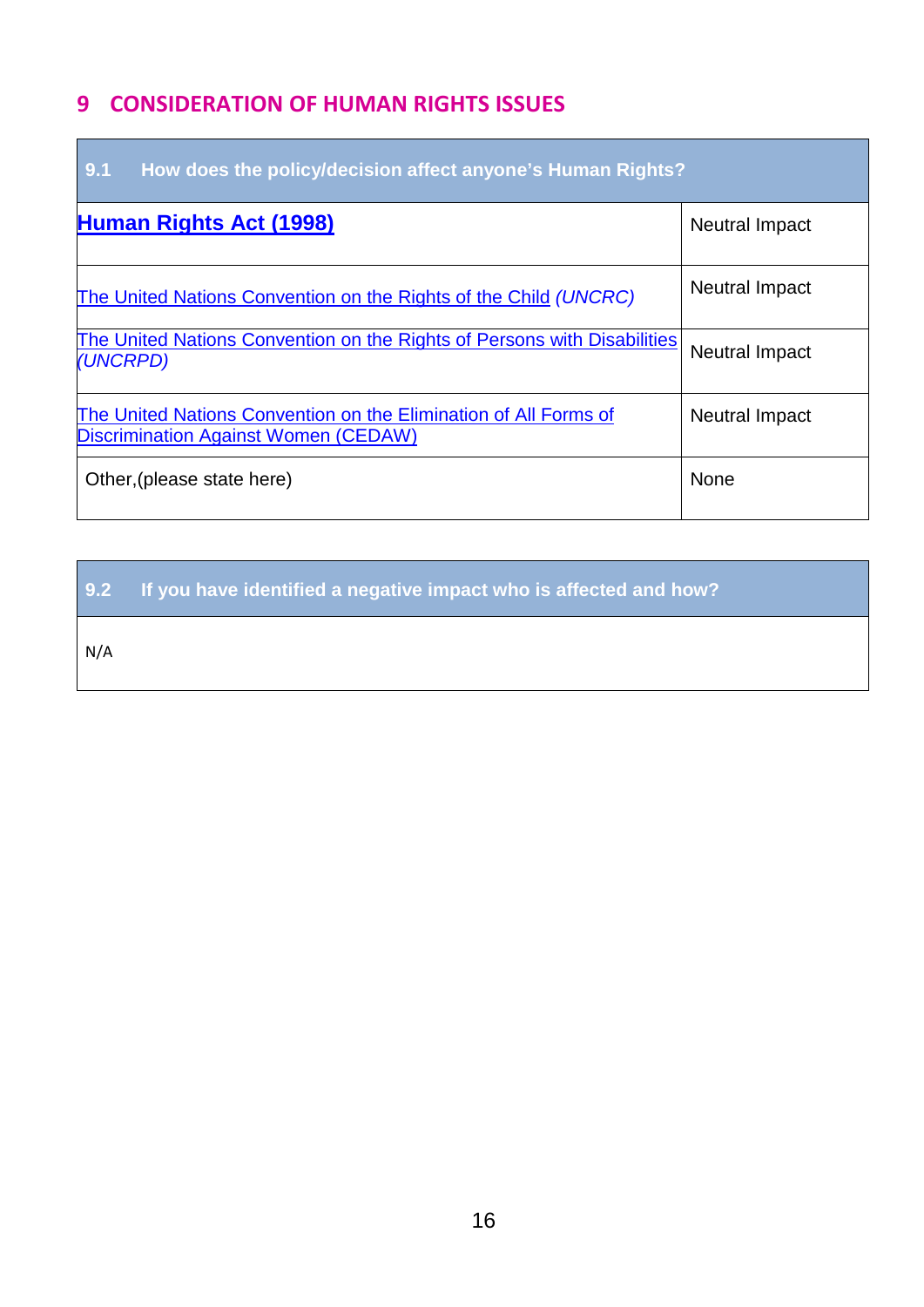**9.3 Outline any actions which could be taken to promote or raise awareness of human rights or to ensure compliance with the legislation in relation to the policy/decision.**

**N/A**

### **10 CONSIDERATION OF RURAL IMPACTS**

*Guidance on Rural Impact Assessment can be found in:* **[Thinking Rural: The Essential Guide to Rural Proofing](https://www.dardni.gov.uk/sites/default/files/publications/dard/guide-to-rural-proofing.pdf)**

| 10.1 Is there potentially a direct, or indirect, impact on rural<br><b>NO</b><br>areas? |  |
|-----------------------------------------------------------------------------------------|--|
|-----------------------------------------------------------------------------------------|--|

**10.2 If YES please attach a DARD Rural Issues Statement Pro-forma** 

**(The Pro-forma can be found in TRIM Document DE1/14/117152)**